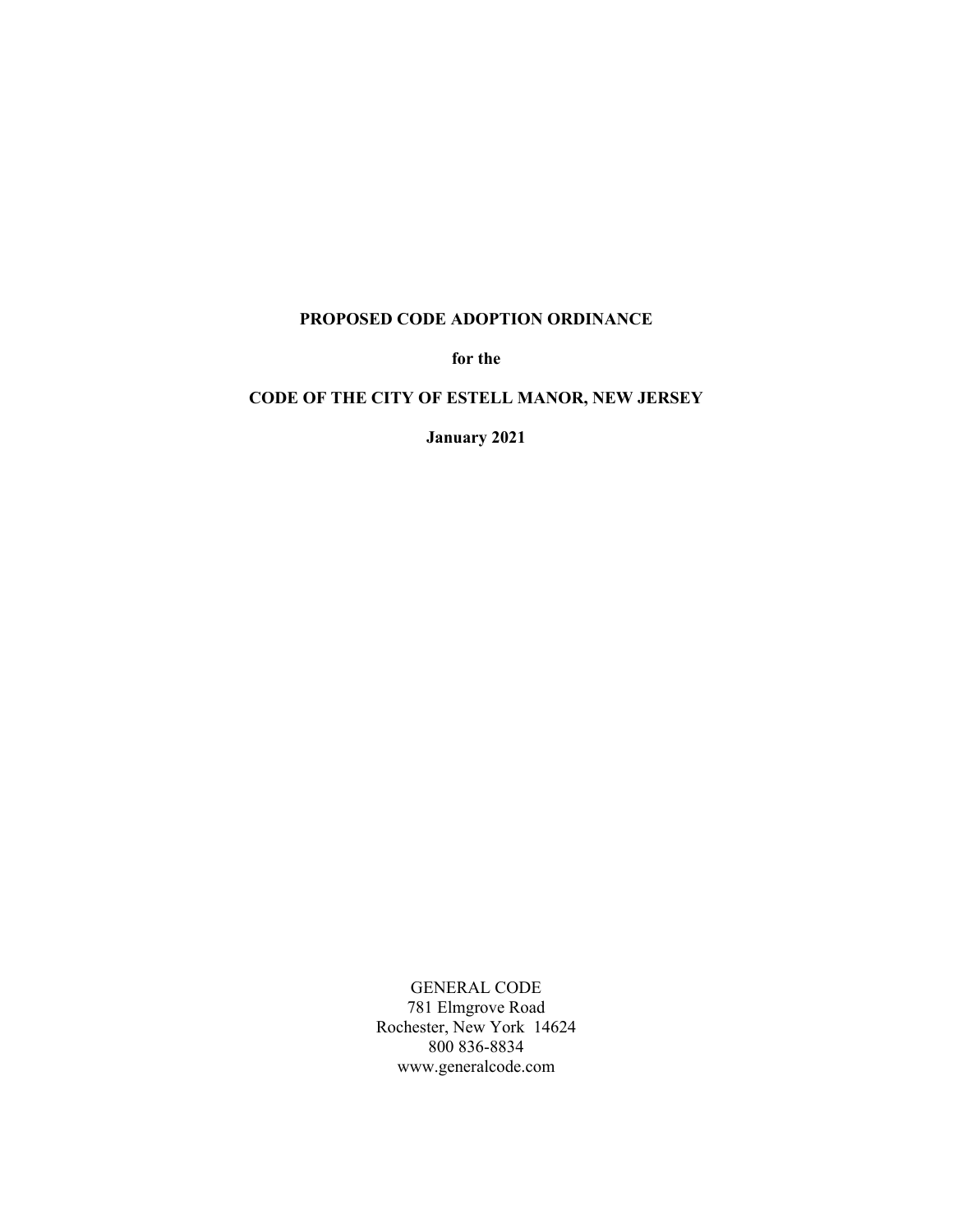#### CITY OF ESTELL MANOR COUNTY OF ATLANTIC, NEW JERSEY

# ORD. NO.

# AN ORDINANCE ADOPTING A REVISION AND CODIFICATION OF THE ORDINANCES OF THE CITY OF ESTELL MANOR, COUNTY OF ATLANTIC, STATE OF NEW JERSEY

 Be it ordained and enacted by the City Council of the City of Estell Manor, County of Atlantic, State of New Jersey, as follows:

### **§ 1-6. Code adopted; existing ordinances continued.**

Pursuant to N.J.S.A. 40:49-4, the ordinances of the City of Estell Manor of a general and permanent nature adopted by the City Council of the City of Estell Manor, as revised and codified and consisting of Chapters 1 through 380, are hereby approved, adopted, ordained and enacted as the Code of the City of Estell Manor, hereinafter referred to as the "Code." The provisions of the Code, insofar as they are substantively the same as those of the ordinances in force immediately prior to the enactment of the Code by this ordinance, are intended as a continuation of such ordinances and not as new enactments. This ordinance and the Code adopted hereby shall supersede and replace the Revised General Ordinances of the City of Estell Manor, 1974, as amended and supplemented, adopted by ordinance of the City Council 10-2-1974; and the Revised General Ordinances of the Board of Health of the City of Estell Manor, 1974, as amended and supplemented, adopted by ordinance of the Board of Health 10-2-1974.

#### **§ 1-7. Code on file; additions and amendments.**

- A. A copy of the Code has been filed in the office of the City Clerk and shall remain there for use and examination by the public until final action is taken on this ordinance. Following adoption of this ordinance, such copy shall be certified to by the Clerk of the City of Estell Manor by impressing thereon the Seal of the City, as provided by law, and such certified copy shall remain on file in the office of the City Clerk, to be made available to persons desiring to examine the same during all times while said Code is in effect.
- B. Additions or amendments to the Code, when adopted in such form as to indicate the intent of the City Council to make them a part thereof, shall be deemed to be incorporated into such Code so that reference to the "Code of the City of Estell Manor" shall be understood and intended to include such additions and amendments.

### **§ 1-8. Notice; publication.**

The Clerk of the City of Estell Manor shall cause notice of the passage of this ordinance to be given in the manner required by law. The notice of passage of this ordinance coupled with filing of the Code in the office of the City Clerk as provided in § 1-7 shall be deemed, held and considered to be due and legal publication of all provisions of the Code for all purposes.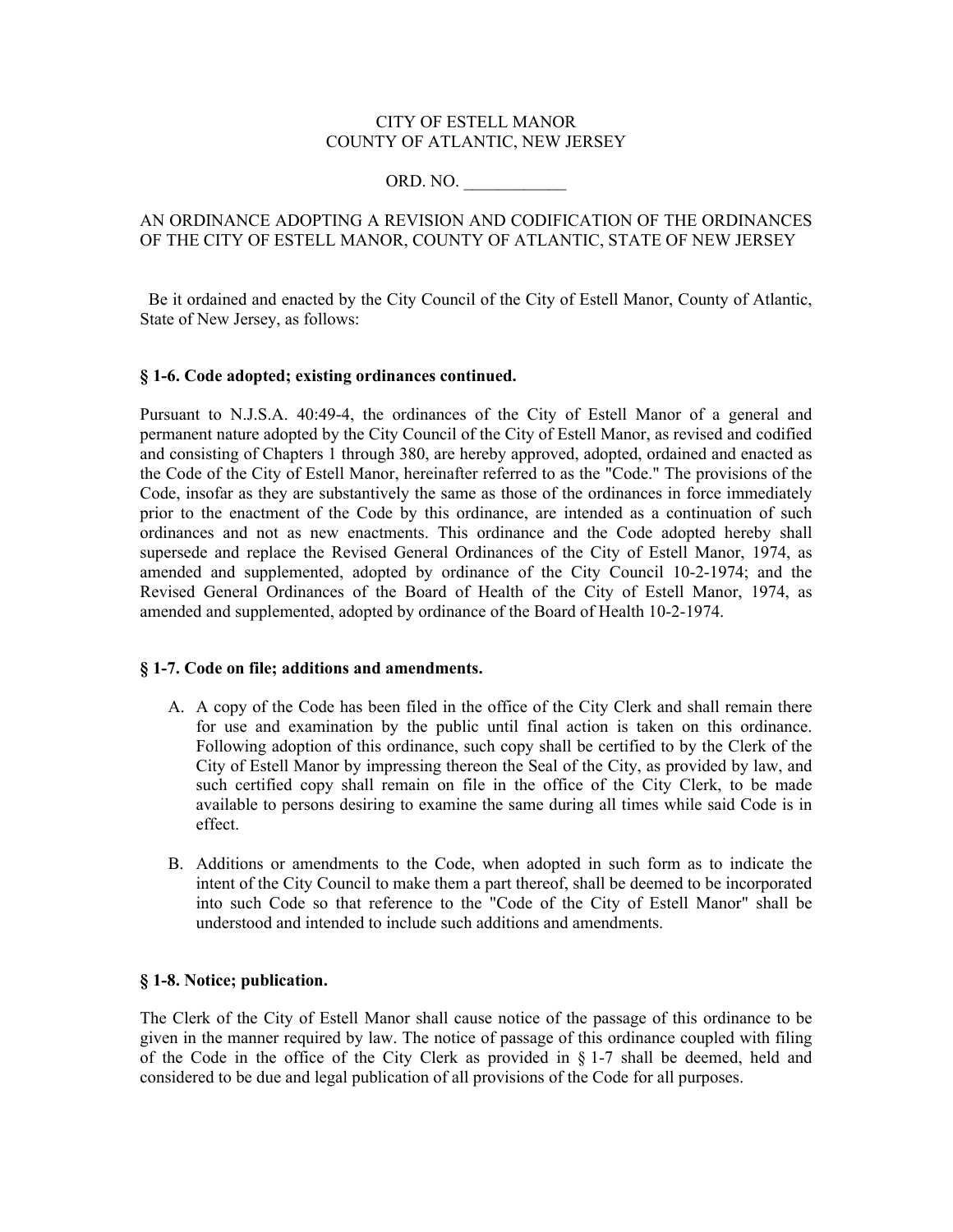# **§ 1-9. Severability.**

Each section of this ordinance and of the Code and every part of each section is an independent section or part of a section, and the holding of any section or part thereof to be unconstitutional, void or ineffective for any cause shall not be deemed to affect the validity or constitutionality of any other sections or parts thereof.

# **§ 1-10. Repealer.**

- A. Ordinances or parts of ordinances inconsistent with the provisions contained in the Code adopted by this ordinance are hereby repealed; provided, however, that such repeal shall only be to the extent of such inconsistency, and any valid legislation of the City of Estell Manor which is not in conflict with the provisions of the Code shall be deemed to remain in full force and effect.
- B. The following ordinances have been excluded from the Code and are specifically repealed:
	- (1) Chapter II, Sec. 2-8, Department of Public Safety, of the 1974 Revised General Ordinances of the City of Estell Manor.
	- (2) Chapter II, Sec. 2-18, Senior Citizens Advisory Board, of the 1974 Revised General Ordinances of the City of Estell Manor.
	- (3) Chapter II, Sec. 2-28, Veterans Advisory Board, of the 1974 Revised General Ordinances of the City of Estell Manor.
	- (4) Chapter II, Sec. 2-14, Registrar of Vital Statistics, of the 1974 Revised General Ordinances of the City of Estell Manor.
	- (5) Chapter II, Sec. 2-22, Fees for Duplicate Tax Bills, of the 1974 Revised General Ordinances of the City of Estell Manor.
	- (6) Chapter II, Sec. 2-23, Grants, Partial Forgiveness of, of the 1974 Revised General Ordinances of the City of Estell Manor.
	- (7) Chapter III, Sec. 3-2, Nuisances, of the 1974 Revised General Ordinances of the City of Estell Manor.
	- (8) Chapter III, Sec. 3-3, Turkey Farms, of the 1974 Revised General Ordinances of the City of Estell Manor.
	- (9) Chapter III, Sec. 3-10, Nuisances Caused by Vehicles, of the 1974 Revised General Ordinances of the City of Estell Manor.
	- (10) Chapter IV, Sec. 4-1, Licenses, of the 1974 Revised General Ordinances of the City of Estell Manor.
	- (11) Chapter IV, Sec. 4-5, Mobile Home Parks, of the 1974 Revised General Ordinances of the City of Estell Manor.
	- (12) Chapter XIV, Genetically Engineered Microorganisms, of the 1974 Revised General Ordinances of the City of Estell Manor.
	- (13) Chapter BH-II, Public Health Nuisance Code, of the 1974 Revised General Ordinances of the Board of Health of the City of Estell Manor.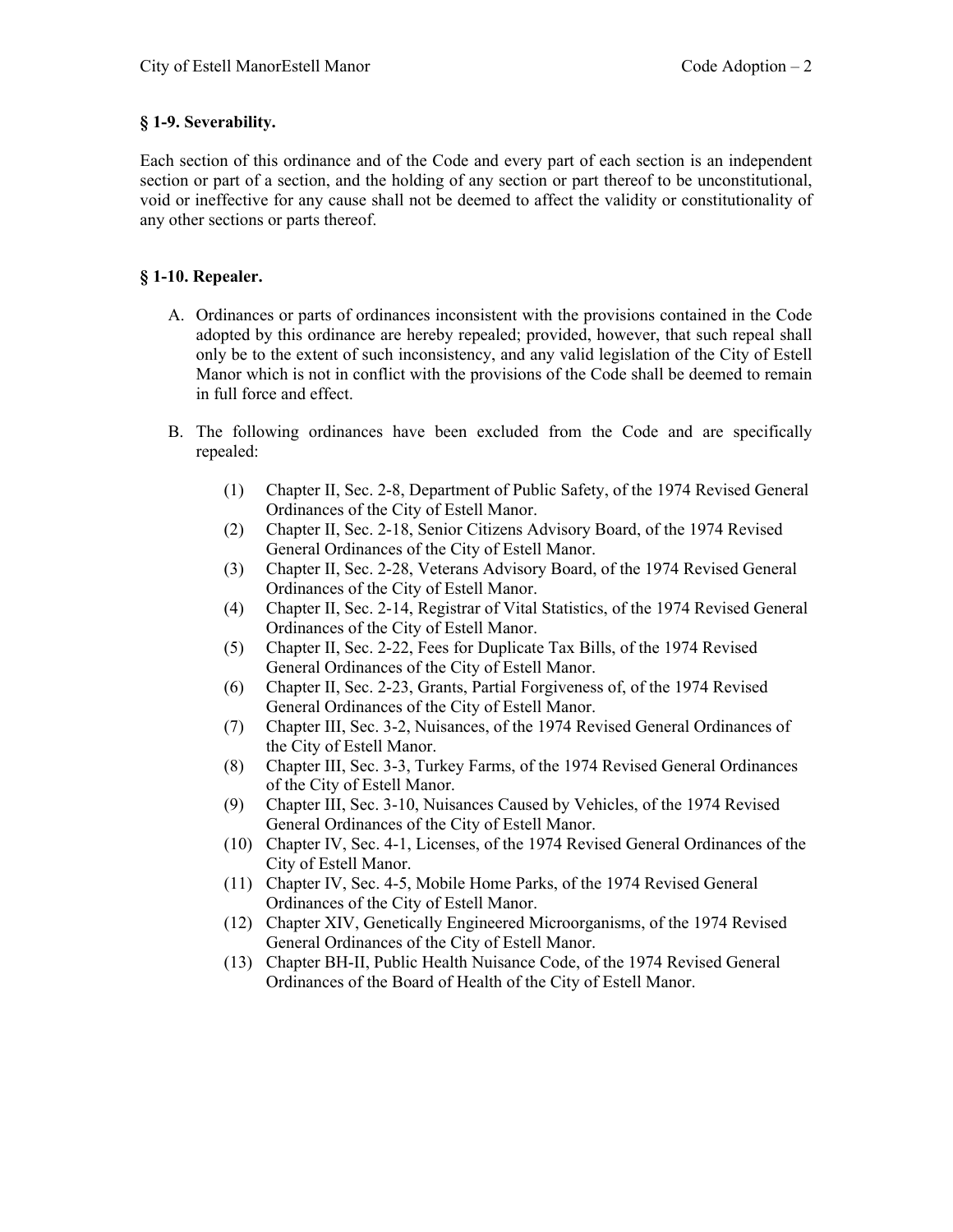# **§ 1-11. Ordinances saved from repeal.**

The adoption of this Code and the repeal of ordinances provided for in  $\S$  1-10 of this ordinance shall not affect the following ordinances, rights and obligations, which are hereby expressly saved from repeal:

- A. Any ordinance adopted subsequent to June 10, 2021.
- B. Any right or liability established, accrued or incurred under any legislative provision prior to the effective date of this ordinance or any action or proceeding brought for the enforcement of such right or liability.
- C. Any offense or act committed or done before the effective date of this ordinance in violation of any legislative provision or any penalty, punishment or forfeiture which may result therefrom.
- D. Any prosecution, indictment, action, suit or other proceeding pending or any judgment rendered prior to the effective date of this ordinance, brought pursuant to any legislative provision.
- E. Any franchise, license, right, easement or privilege heretofore granted or conferred.
- F. Any ordinance providing for the laying out, opening, altering, widening, relocating, straightening, establishing of grade, changing of name, improvement, acceptance or vacation of any right-of-way, easement, street, road, highway, park or other public place or any portion thereof.
- G. Any ordinance or resolution appropriating money or transferring funds, promising or guaranteeing the payment of money or authorizing the issuance and delivery of any bond or other instruments or evidence of the City's indebtedness.
- H. Ordinances authorizing the purchase, sale, lease or transfer of property or any lawful contract, agreement or obligation.
- I. The levy or imposition of taxes, assessments or charges or the approval of the municipal budget.
- J. The dedication of property or approval of preliminary or final subdivision plats.
- K. All currently effective ordinances pertaining to the rate and manner of payment of salaries and compensation of officers and employees.
- L. Any ordinance adopting or amending the Zoning Map.
- M. Any ordinance relating to or establishing a pension plan or pension fund for municipal employees.

### **§ 1-12. Changes in previously adopted ordinances.**

A. In preparing the revision and codification of the City's ordinances pursuant to N.J.S.A. 40:49-4, certain minor grammatical and nonsubstantive changes were made in one or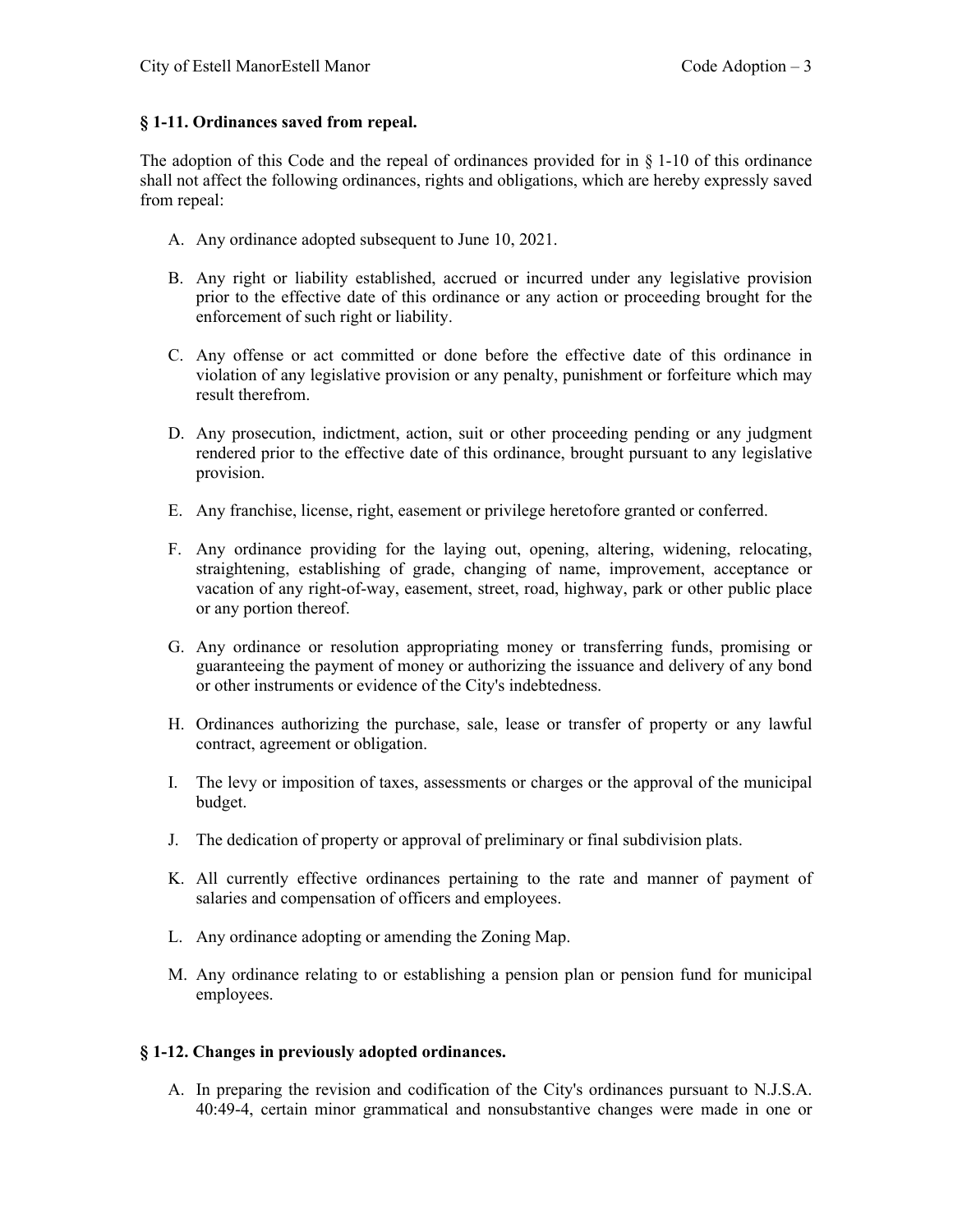more of said ordinances. It is the intention of the City Council that all such changes be adopted as part of the Code as if the ordinances so changed had been formally amended to read as such.

- B. In addition, the changes, amendments or revisions as set forth in Schedule A attached hereto and made a part hereof are made herewith, to become effective upon the effective date of this ordinance. (Chapter and section number references are to the ordinances as they have been renumbered and appear in the Code.)
- C. Nomenclature changes. Throughout the Code, the following titles have been updated as follows:
	- (1) References to "Zoning Board" and "Zoning Board of Adjustment" are amended to read "Planning Board."
	- (2) Chapter 234, Article I, is amended to change instances of "dwelling" to "building" and "unfit for human habitation" to "unfit for human habitation, occupancy or use."
	- (3) Chapter 380 is amended to change instances of "home professional occupation" to "home professional office."
- D. Fees. The following sections are amended to remove the fees and instead state that such fees are as provided in Chapter 185, Fees, Article III, Fees for City Services: §§ 114- 3D(1), 119-2C, 119-3D(2), 142-5A, 289-5D, 289-11D, 315-5, 336-6, 336-15B, 380- 20H(7), 380-34A, 380-36A, 380-36D, 380-36D, 380-36E, 380-38I(1)(b), 380-72A, 380- 73A, 380-73G, 380-74B, 380-75A.

### **§ 1-13. Titles and headings; editor's notes.**

- A. Chapter and article titles, headings and titles of sections and other divisions of the Code are inserted in the Code and may be inserted in supplements to the Code for the convenience of persons using the Code and are not part of the legislation.
- B. Editor's notes indicating sources of sections, giving other information or referring to the statutes or to other parts of the Code are inserted in the Code and may be inserted in supplements to the Code for the convenience of persons using the Code and are not part of the legislation.

### **§ 1-14. Altering or tampering with Code; violations and penalties.**

It shall be unlawful for anyone to change, alter or tamper with the Code in any manner which will cause the laws of the City of Estell Manor to be misrepresented thereby. Anyone violating this section shall be subject, upon conviction, to one or more of the following penalties: a fine of not more than \$2,000, imprisonment for not more than 90 days or a period of community service not exceeding 90 days, in the discretion of the Judge imposing the same.